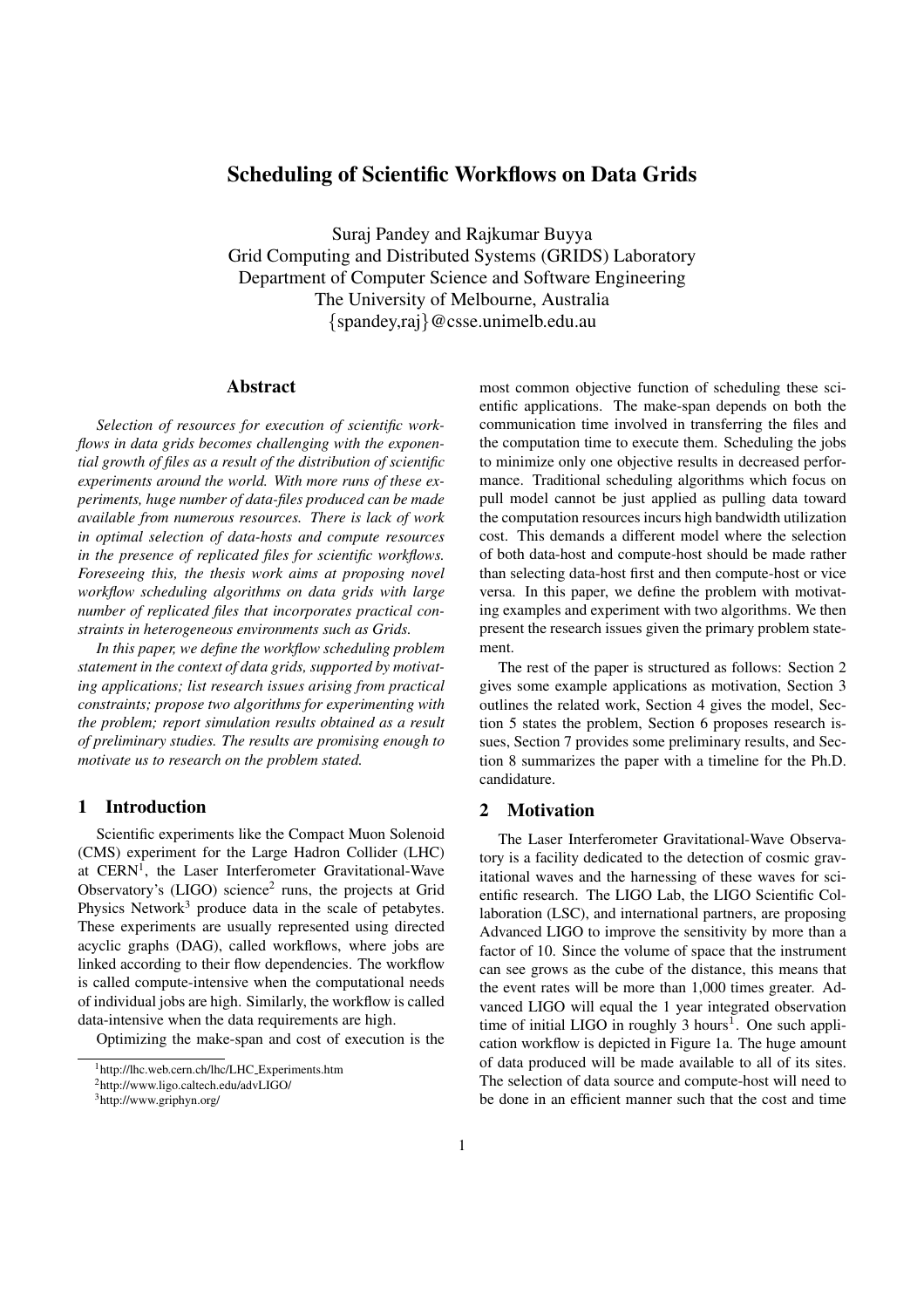of execution are minimized. Cao et al. [3] have demonstrated a Data Monitoring Toolkit (DMT) with LIGO Data Grid (LDG). We are motivated to design more sophisticated algorithms for scheduling applications like advanced LIGO.



(a) Complex workflow as in LIGO. (b) Balanced workflow

as in Atlas.

Figure 1: Example workflow structures.

Magnetic Resonance Imaging (MRI) uses radio waves and a strong magnetic field to provide detailed images of internal organs and tissues. Functional MRI (fMRI) is a procedure that uses MRI to measure the signal changes in an active part of the brain. A typical study of fMRI data requires multiple-stage processes that begin with the preprocess of raw data and concludes with a statistical analysis. Hundreds or even thousands of images are involved in such processes. Population-based atlas [18] creation is one of the major fMRI research activities. Figure 1b shows the workflow structure employing the Automated Image Registration (AIR) and FSL suite for creating population-based brain atlases from high resolution anatomical data [24]. A proper scheduling algorithm is required to select the image files from appropriate data-hosts and execute the jobs in selected compute-hosts.

For executing these application workflows, the data required can be retrieved from several data-hosts as there exist replicas of data files. Among the large number of datahosts, the set of data-hosts that host the files required by a job should be found such that the repeated transfer of these huge files from one site to another is minimized. The problem of finding the set of data-hosts that provides all the files in optimal time is NP-complete [21]. Data has to be staged as input before any job can be executed. At the end of execution or during the execution, output data is produced that may also be of similar sizes to the input data. These intermediate data should be stored for subsequent jobs requiring them. These new hosts can be treated as a new source of data depending on the policy of retaining or deleting the temporarily data. The total number of data-hosts thus increases as the intermediate output files are stored and the selection problem becomes complex.

The computation requirements of these jobs are also very high. After the set of candidate data-hosts is found, the jobs need to be mapped to the appropriate compute-host for execution. The mapping of these jobs depends on the objective function. Scheduling of the jobs in the workflow primarily focuses on some of the objective functions or combination of them: for example, minimizing the total make-span, minimizing the overall cost of execution and data transfer, deadline and budget. The mapping of the workflow jobs to minimize one of the objective functions is a complex subproblem of the general job scheduling problem as stated in Section 5. The problem becomes complex with the addition of replicated data sets with jobs requiring more than a single file.

## 3 Related Work

In order to find out the location of replicated files, Replica Location Services (RLS) [5] Local Replica Catalog (LRC) provides information about the data available at the resource. RLS is a distributed replica management system consisting of local catalogs that contain information about logical to physical filename mappings and distributed indexes that summarize the local catalog content. Information about the state of the resources can be obtained via the Monitoring and Discovery Service (MDS) [9]. MDS provides information about the number and type of available resources, processor characteristics and the amount of available memory [23].

The work done by Shankar et al. [17] is most closely related to that of ours. While producing a schedule for the jobs in a workflow, they have proposed a planner that uses the file location table to determine the locations of cached or replicated files. They take the volume of data into account while scheduling and have used cache mechanism for future usage similar to our notion of re-use. However, they do not consider the best location to get the data from. Moreover, the scheduling is performed for cluster management systems and not suitable for heterogeneous environments like Grid where instantaneous data replication, global search is not at all feasible.

Considerable work has been done by Deelman et al. [6, 7] on planning, mapping and data-reuse in workflow scheduling. Their Concrete Workflow Generator (CWG) queries the Transformation Catalog to determine if the components are available in the execution environment and to identify their locations. However, CWG selects a random location to execute from among the returned locations which does not necessarily give the best result. Also, if the input files are replicated at several locations, it selects the source location at random.

Zinn et al. [25] defined the mapping problem as Task Handling Problem (THP). They make strong assumptions by considering intrees and minimal series parallel graphs, unity communication cost and execution cost, which is not the case in heterogeneous environments. It is not always possible to transform workflows to intrees or minimal series parallel graphs.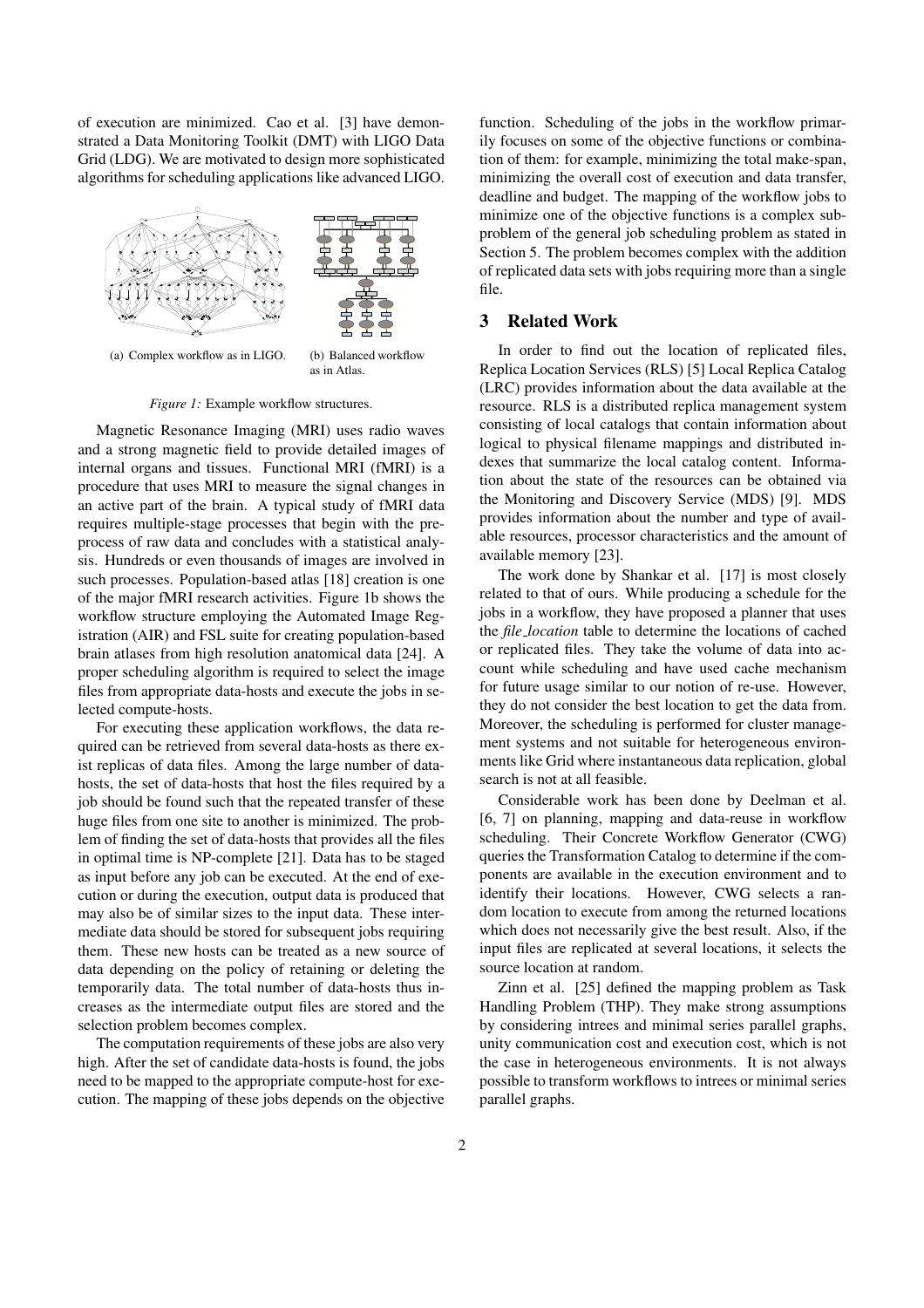Task to host assignment heuristic given by the Casanova et al. in the XSufferage [4] algorithm targets maximum file re-use by assigning the job to a cluster which already has the required file, provided the file is large compared to the available bandwidth on the cluster network's link. However, they do not consider dependent jobs and replicated files.

Topcuouglu et al. have designed a list scheduling algorithm called HEFT. This list scheduling algorithm assigns ranks to the jobs according to both the communication and computation costs and preserves the job execution precedence. We have used a modified version of this algorithm for experimenting with our case. We chose not to test Dynamic Critical Path (DCP) algorithm [11] due to its higher complexity.

Ranganathan et al. [16, 15] have used dynamic replication strategies to improve data access. Significant performance improvement is achieved when scheduling is performed according to data availability while also using a dynamic replication strategy. Locality of access should be leveraged by selecting the appropriate replica. However, replication cannot be done instantaneously given the huge data size and bandwidth constraints.

In Ramakrishnan et al. [14] work, workflow input data is staged dynamically, new data products are generated during execution. They focus on determining which data are no longer needed and when, by adding nodes to the workflow to cleanup data along the way. This minimizes the disk space usage as intermediate files generated are also of similar order to that of the input files.

Venugopal and Buyya [21] have proposed a heuristic, based on the Set Covering Problem (SCP), for selecting compute and data resources for data-intensive bag-of-task applications in an environment where the data is replicated (SCP-MH). However, it does not consider storage constraints on the nodes and the dependencies between jobs, and multiple-workflows. The work presented in this proposal incorporates these concerns.

### 4 Model

#### 4.1 A Workflow Model

A workflow W is represented by a directed acyclic graph  $G = (V, E)$ , where  $V = D \cup C \cup J$ , and E represents the edge that maintains execution precedence constraints. Having a directed edge from  $j_x$  to  $j_y$  means that  $j_y$  cannot start to execute until  $j_x$  is completed. Having a directed edge from  $d_x$  to  $j_x$  means that job  $j_x$  cannot start to execute until file is transferred or made available to the execution host executing the job. The components are described as follows:

- 1. A set of jobs  $J = \{j_1, j_2, ..., j_n\}$
- 2. A set of files  $F = \{f_1, f_2, \ldots, f_n\}$
- 3. A set of compute-hosts  $C = \{c_1, c_2, \ldots, c_n\}$

# 4. A set of data-hosts  $D = \{d_1, d_2, \ldots, d_n\}$

A job  $j_x$  requires a set of files  $F_x = \{f_1, f_2, \ldots, f_n\}$ to be staged in for execution. In the set of files, we denote  $f_k^t$  as temporary file and  $f_k^f$  as fixed file to distinguish files produced as a result of execution of a job and those files already hosted by data-hosts, respectively. File  $f_k^f$  is hosted by multiple data-hosts.

## 4.2 Resource Model

A compute resource is a high performance computing platform such as a cluster which has a 'head' node that manages a batch job submission system. Each computehost has its own storage constrained data-host. There exists data-hosts that are only for storage purposes and do not provide computation. The communication cost between the compute-host and its own data-host is local and thus minimal in comparison to the communication cost between different hosts [22].

Data is organized in the form of datasets that are replicated on the data-hosts by a separate replication process that follows a strategy [2] that takes into consideration various factors such as locality of access, load on the data-host and available storage space. Information about the datasets and their location is available through a catalog such as the Storage Resource Broker Metadata Catalog [13][21].

## 5 Problem Statement

We now describe the problem of data-host selection and job to resource mapping in the presence of large number of replicated files.

A set of data-hosts that hosts the required files for the jobs in the workflow should be found. The selection of the optimal set of data-hosts in the presence of large number of replicated files for a single job is computationally intensive [21]. The selection is being made by using one of the solutions to the Set-Coverage problem [1]. This selection procedure is compute-intensive.

The mapping of jobs to the compute-resources is an NPcomplete problem in the general form. The problem is NPcomplete even in two simple cases: (1) scheduling jobs with uniform weights to an arbitrary number of processors and (2) scheduling jobs with weights equal to one or two units to two processors [20]. There are only three special cases for which there exist optimal polynomial-time algorithms. These cases are (1) scheduling tree-structured job graphs with uniform computation costs on an arbitrary number of processors [10]; (2) scheduling arbitrary job graphs with uniform computation costs on two processors [12]; and (3) scheduling an interval-ordered job graph [8]. However, even in these cases, communication among jobs of the parallel program is assumed to take zero time.

The mapping of jobs in a workflow to the resources in our case is significantly different than the general mapping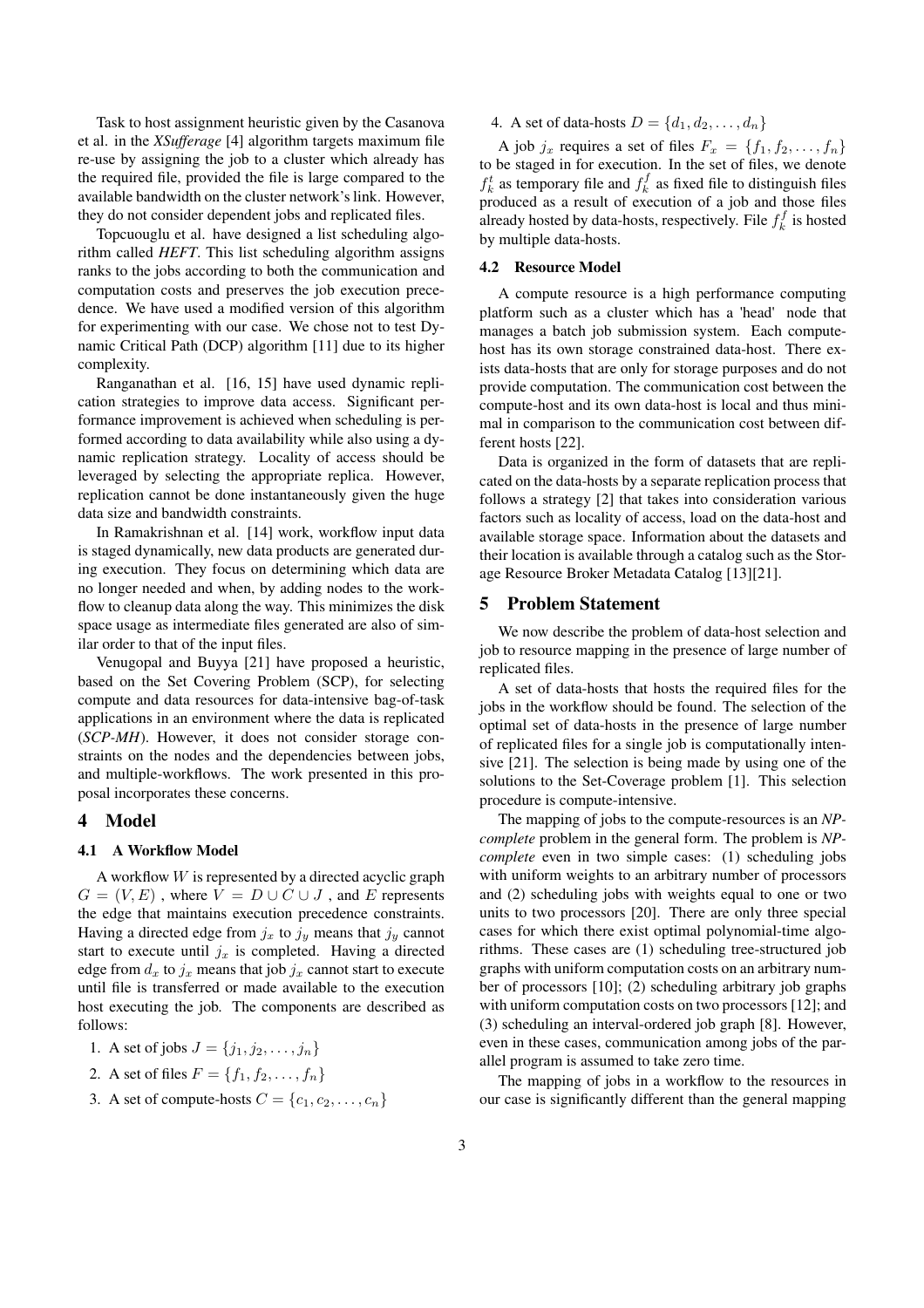problem. Given the replicated files and numerous datahosts, proper selection of data-hosts and compute-hosts should be made for every job in the workflow such that the dependent jobs will benefit from selection set of its parents. The best case is such that each job gets the optimal datahost set and compute-host pair for execution with the optimal make-span and minimum cost of the workflow. The naive case is when the set is chosen for each job irrespective of their dependencies.



Figure 2: Data-host and Compute-host Selection Problem.

Figure 2 shows a simple workflow with separate compute-hosts and separate data-hosts mapped to each job. Lets first consider the data-transfers occurring due to the selection of compute-host and data-host for job a and job c. Since the jobs are mapped to two different compute-hosts, the intermediate files needs to be transferred from  $C_1$  to  $C_2$  with cost  $dt_{c12}$ . Job a has cost  $dt_a$  and job c has cost  $dt_c$  for transferring data from  $Dh_{s1}$  and  $Dh_{s3}$ , respectively. Now the optimal solution would select a combination of  $\sum (dt_{c12} + dt_a + dt_c)$  and execution time  $\sum (C_1 + C_2)_t$ .  $C_1, C_2, Dh_{s1}$  and  $Dh_{s3}$  to minimize the data transfer cost There are several ways to select the data-hosts  $Dh_{s1}$  and  $Dh_{s3}$  and compute-hosts  $C_1$  and  $C_2$ . We describe two techniques. The first way is by considering the proximity of data-hosts in terms of network distance with the set of compute-hosts. The second way is by trying to maximize the co-relation between two set of data-hosts, depicted as  $r_{s12}$  in the figure, for some set of jobs that require same set of files.

The first way always searches the entire data-host and compute-host set to find one combination (which is NPcomplete) that most closely satisfies the objective function. But it does not take into account that jobs might be sharing the same set of files. Moreover, previous iterations might have already found the data-host and compute-host set combination that can be applied to subsequent set of jobs. For example jobs  $a$  and  $c$  might be requiring same set of files, so the compute-intensive selection of candidate data-host sets and compute-host can be avoided for the second job. The second way would almost always select the same set of data-hosts by trying to maximize their co-relation. This also restricts the compute-host set to within the proximity of the co-related data-host set. When the number of jobs increases, both the compute-host and data-host become overloaded, increasing waiting time of the jobs. Hence a proper selection algorithm should distribute the load and satisfy the objective function. The problem is formally stated in Definition 1.

**Definition 1.**  $DDCSP(D, C, J, F, G, L)$  Given a set of data-hosts D, a set of compute-hosts C, a set of jobs J, a set of files F, the workflow DAG G and workflow execution time bound L, Dynamic Data-Compute Scheduling Problem (DDCSP) is a problem of finding obtainable mappings of jobs J, where each job  $j_i$  may be requiring more than one input file, to compute-hosts C with replicated files in data-hosts  $D$  to  $I$ ) minimize the make-span of the workflow bounded within L time limits, 2) minimize the total cost of execution , 3) satisfy system and users' constraints.

#### 6 Research Issues

The scheduling of workflow jobs, as defined in Definition 1, becomes complicated when we consider the following key challenges:

- Scheduling Policy. According to the selection of datahosts and mapping of resources, the workflow's makespan and overall cost changes significantly.
- Storage Constraints. Only limited storage capacity is available at resources. As the jobs get executed, the data produced should be either deleted or moved. Storage aware resource scheduling problem is a major area of research. Data providence should be associated with scheduling policy.
- Fault Tolerance. If an assigned job fails, the effect gets reflected to the entire workflow unless a fault tolerance mechanism is in place. Pro-active scheduling techniques should be looked into.
- Replication Policy. The availability of replicas of data and their locality heavily depends on the replication policy in place. Given the statistical analysis of scientific workflow runs, a dynamic replication policy that can balance the replicas among peers should be formulated.
- Resource Provisioning. A service-level-agreement (SLA) based advance reservation can be in place to circumvent the sudden scarcity of resources and thus guarantee access at the scheduled time.
- Multiple Workflows, Multiple Runs. Efficient scheduling of multiple workflows at the same time is a research problem. Same workflows can be run many times at varying intervals and places. A proper scheduling algorithm should be designed to incorporate simultaneity and improvidence of users' requests.
- User QoS. Users' Quality of Service (QoS) such as budget and deadline. should also be taken into account while scheduling workflows.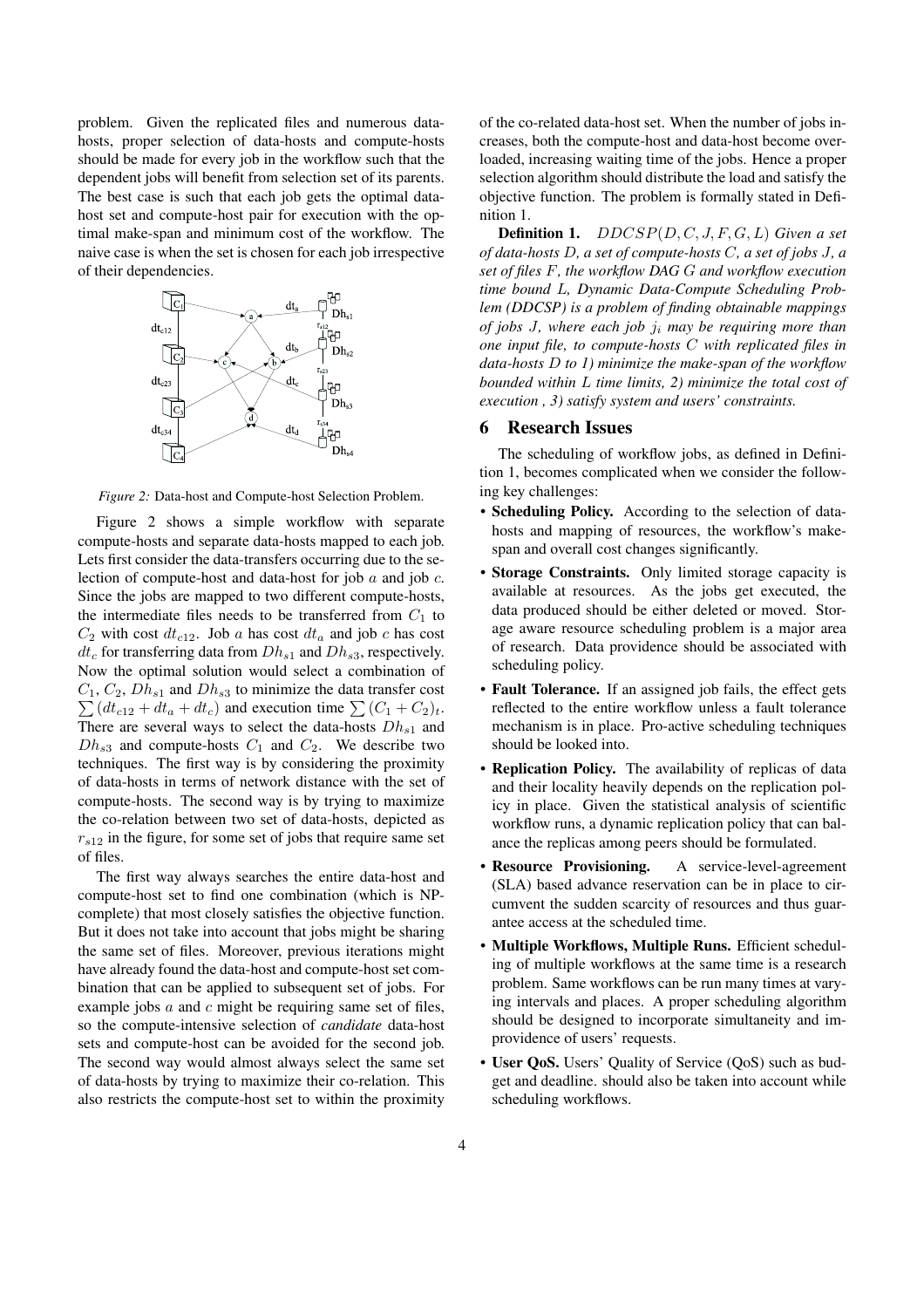## 7 Preliminary Results

In the course of experimenting with the scheduling algorithms, we have formulated a modified version of HEFT algorithm [19], and call it Dynamic Data-Resource-Selection (DDRS), as listed in Algorithm 1. Unlike the original HEFT, the ranking of the jobs is recalculated in intervals such that the scheduling is based on dynamic statistics of the resources. This changes the job to resource mapping at the time while forming the list of jobs. Jobs are selected in descending order of their ranking for mapping to a resource. The best compute resource is chosen based on SCP-MH. We also modified the HEFT algorithm similar to DDRS and selected compute resource using the earliest finish time.

| <b>Algorithm 1 DDRS</b> algorithm. |  |  |
|------------------------------------|--|--|
|------------------------------------|--|--|

#### 1: repeat

- 2: Set the computation costs of unfinished jobs & communication costs of edges with mean values
- 3: Compute  $rank_u$  for all unfinished jobs by traversing graph upward, starting from the exit job 4: Sort the jobs in a scheduling list by nonincreas-
- ing order of  $rank_u$  values
- 5: **for** each job  $j_i \in J$  in the sorted list **do**
- 6: Choose the compute resource  $c_k$  using  $\mathcal{S}CP\text{-}MH$
- 7: end for
- 8: for all  $j_i \in J$  do
- 9: Assign job  $j_i$  to the compute resource  $c_k$
- 10: end for
- 11: Dispatch all the mapped jobs
- 12: Wait for the POLLING\_TIME
- 13: Update the ready job list
- 14: until there are unscheduled jobs in the ready list

We also formulated a *Level-Partitioner* (*LP*) algorithm that schedules jobs one by one according to the dependencies, as listed in Algorithm 2. Instead of maintaining a list of jobs, the algorithm starts dispatching jobs starting from the root. Once the parent job has finished, the child job is ready to be scheduled. So some dependency chains might get scheduled earlier if the jobs in the chain demand less compute and transfer time. For every job, the compute resource is chosen using SCP-MH. This algorithm however does not consider the criticality of ordering the paths according to path weights like done in algorithm 1.

We have used GridSim to simulate the data-intensive environment and evaluate the performance of the scheduling algorithms. We model the data-intensive computing environment based on the European Data Grid Testbed 1 given by Bell, et al. [2] as has been simulated by Srikumar et al. [21]. We refer the reader to this paper for more information on the simulation environment setup. We experiment with two workflows as depicted in Figure 1. Each job has at least two file dependencies from its parents. Both the stage-in

|  | Algorithm 2 Level-Partitioner algorithm. |  |
|--|------------------------------------------|--|
|--|------------------------------------------|--|

|     | $1:$ repeat |          |
|-----|-------------|----------|
| 2.5 |             | for each |

- ready job  $j_i \in J$  do
- 3: Choose the compute resource  $c_k$  using  $SCP-MH$
- 4: end for
- 5: for all  $j_i \in J$  do
- 6: Assign job  $j_i$  to the compute resource  $c_k$
- 7: end for
- 8: Dispatch all the mapped jobs
- 9: Wait for the  $POLLING\_TIME$
- 10: Update the ready job list
- 11: until there are unscheduled jobs in the ready list

and intermediate files are 10MB each in size and are distributed according to Zipf distribution among the resources. The compute resources are rated in terms of MIPS (Million Instructions Per Sec) and the make span is reported in simulation seconds.





Figure 3: Average Make-span of workflows in 100 iterations.

Figure 3 and Table 1 shows that DDRS algorithm performs well in comparison to DHEFT and LP. For complex workflows like that of LIGO's, significant time reduction (↓) is seen. However, for balanced workflows like that of Atlas, DHEFT performs better than DDRS and LP.

#### 8 Summary and Timeline

In this paper, we have formulated the problem of scheduling job of scientific workflows in the presence of